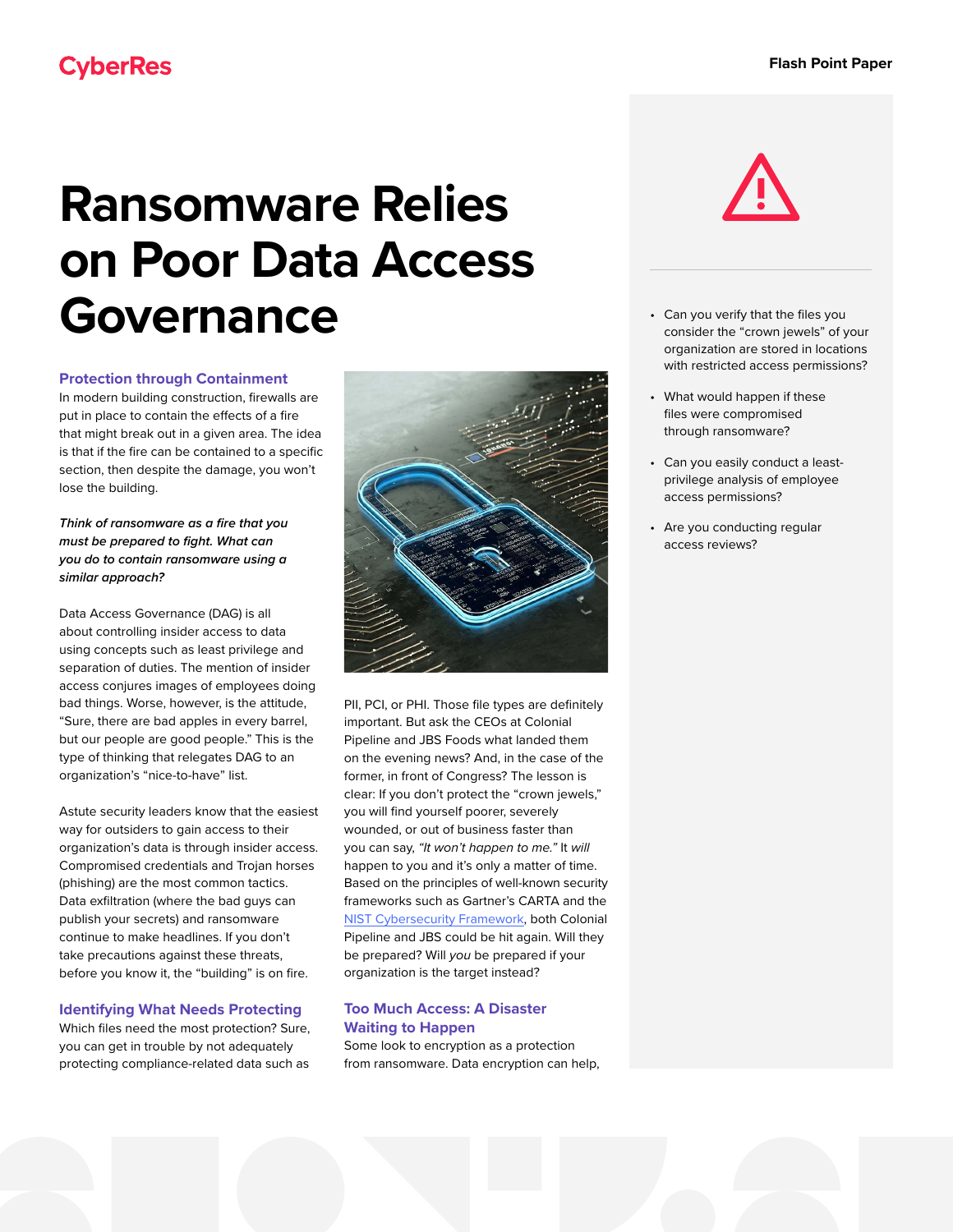but it's no silver bullet. For example, many times the ransomware attack vector involves the employee's own machine, which holds the decryption keys for seamless day-to-day access. Furthermore, even if you happen to be attacked in a way other than through the machine that holds the keys, data encryption really only helps with the threat of exfiltration. It doesn't keep the bad guys from locking you out of your own data.

Even though there are no silver bullets, there is an arsenal. Along with the usual measures of user education and patching, we really need to talk about DAG (and related technology such as Privileged Access Management or PAM) for correcting the real problem of over exposure. Use of these technologies can significantly mitigate the scope and extent of ransomware and similar types of attacks.

## *Like a fire in a building, ransomware is only as destructive as the access it is able to gain into the network.*

Think of your organization's data footprint as the floorplan of a building as shown in Figure 1. Data for certain purposes and sets of people are located in certain areas.

#### **Identity and Role**

Want to stop the bad guys? Stop giving them what they are counting on: a hunting ground with few or no data firewalls. Full network access, whether it's granted to the administrative assistant or the CEO, is a disaster waiting to happen. Do either of them *really* need access to everything? No!



Figure 1. Comparable to a building floorplan, data for certain purposes and sets of people are located in certain areas of the network.

That's why the viability of *identity* and *role* as key factors in securing data is undisputed. Security is really about the right people having the right access to the right data in the right place at the right time. Most of these "rights" are defined by role—and role is articulated through identity.

#### **Taking Focused Corrective Actions**

Fortunately, you don't have to boil the ocean to take corrective measures. You can do so by putting a few firewalls in your "building" as shown [in Figure 2](#page-2-0). Security analysts recommend that you:

- Use a phased approach.
- Start with the "crown jewels" or "High-Value Targets." Examples include storage locations of financial, legal, and confidential

proprietary files. You already know where this data is, or at least where it is supposed to be.

For each High-Value Target, you should:

- 1. Do an analysis of access and remediate using the concepts behind least privilege, restricting user access to the minimum levels needed to perform job functions.
- 2. Defend against access escalation and entropy by putting automation policies in place to lock down access so that it doesn't change; or at least allow it to change only within certain limits.
- 3. Perform periodic access reviews to continually ensure that only the people who really need access have it.

# *That's DAG.*